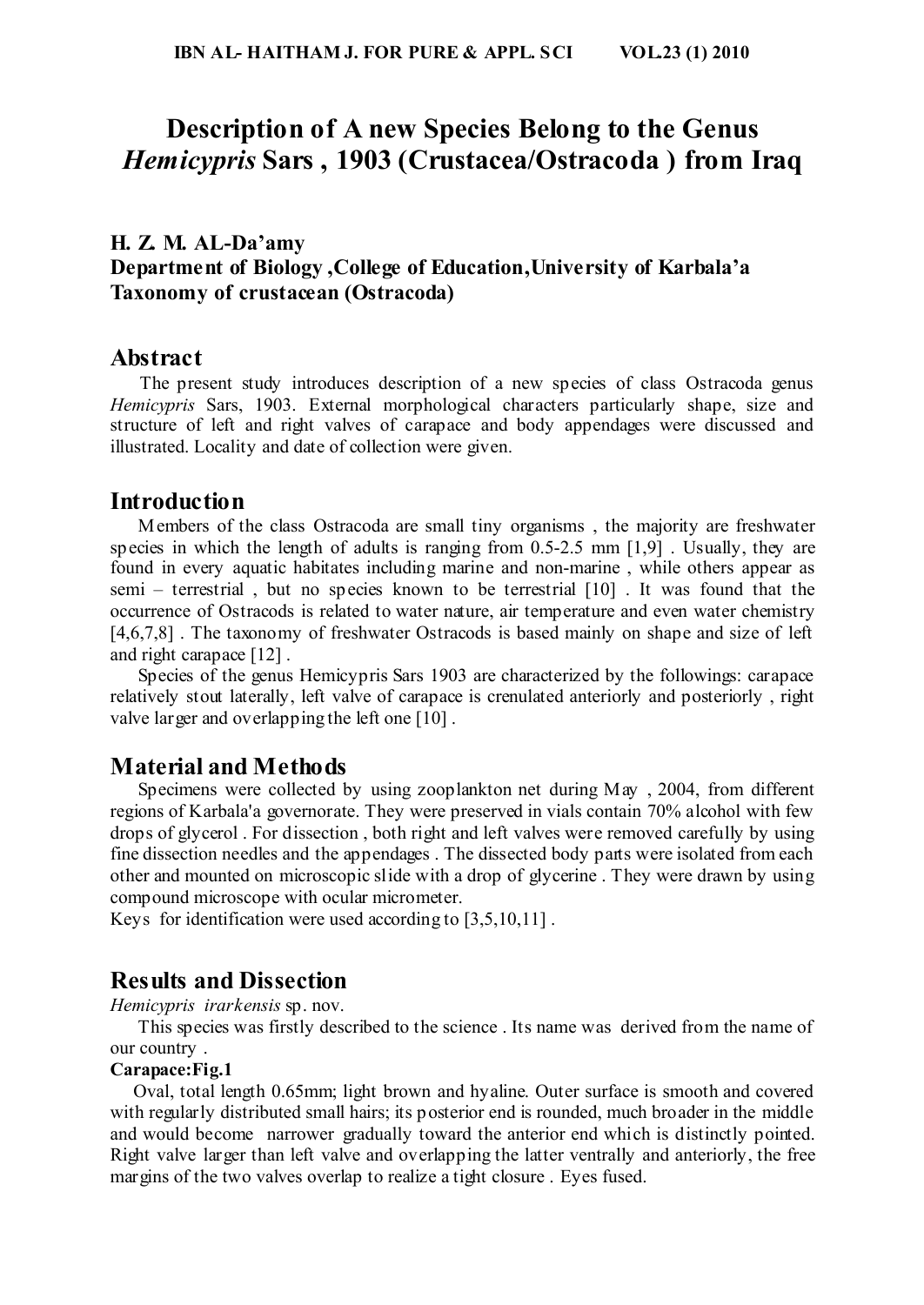#### **Right Valve:Fig.2**

 The right valve is larger and broader than the left one. Approximately oval approximately, outer surface smooth and hairy. Posterior margin narrowly rounded, Anterior margin is broadly rounded with hair on two long margins. Adductor muscles scar five differently arrangements.

#### **Left val ve:Fig.3**

 Approximately oval, outer surface smooth and hairy. Anterior margin is rounded mare than the posterior end with small pustules and hair. Five adductor muscles scar variable arrangements.

#### **First Antenna:Fig.4**

 Eight segmented; first (Basal) segment polygonal is bearing one long setae on its inner margin, second segment is the larger bearing two long setae on both inner and outer margins, third segments to eighth are graduating in size toward the smallest terminal (eight) segment which bears long terminal setae . There are ten long plumose natatory setae attached to the segments five to eight.

#### **Second Antenna:Fig.5**

 Five segments , terminal segment subdivided . First segment (Basal) is elongated and enlarged hummer –shaped; Second segment is enlarged with line shaped letter T ,bearing one long setae attached to the lower narrow margin. Endopod composed two segments, the first bear two short sensory setae and long other setae, the end of the segment which is attached to the second segment bears( $5+1$ ) ntatory setae well developed distinctly extending beyond the base of the terminal claws. Terminal segment subdivided, last bearing 5 terminal unequal claws and two terminal equal setae, at the lower(inner)margin attached with three setae. Exopod; reduced to small lobe bearing one very long seta and other small.

#### **Mandible:Fig.6**

 Basal segment elongated, much broader in the middle and narrowing gradually toward the apex which bears two identical setae, its base would protrude to form short broad process bears five sharp identical teeth and one terminal short seta . Palp consists of four segments, the first elongated and bearing single seta on the outer margin and vibratory plat which is consist of four long identical plumose filaments and one short plumose filament and all are attached to the basal segment of the mandibular palp, second segment of the mandibular palp is a small triangular with three long identical setae, third segment elongated, its outer margin with single short setae in addition to four long identical seta , there are two groups of setae consist of three plumose setae, setal group1 is attached to the inner margin of the first mandibular palp segment and setal group2 is attached to the inner margin of the third mandibular palp segment, fourth segment is very small square like and its apex bears three identical setae.

#### **Maxilla:Fig.7**

 Two segmented, the vibratory plate elongated and curved, its apex bears 12 plumose setae four of them are long identical while the others eight are shorter, the base of the vibratory plate bears five equal setae, the basal segment short and swollen, its outer margin is much curved and bears two setae ending basally with three mastigatory processes which contain short setae arranged 3-3-5 respectively, the maxillary palp narrow and elongate ending with six setae, with three long setae on the inner margin.

#### **First Thoracopod:Fig.8**

 Triangular in shape ,the mastigatory process is slightly elongated ending with eight setae, the two on both sides are longer than the others which are equal in length, its outer margin bears one long setae, the mastigatory process jointed palp-like endopode ending with three setae, two long setae and one short and vibratory plate bear five slightly equal plumose setae.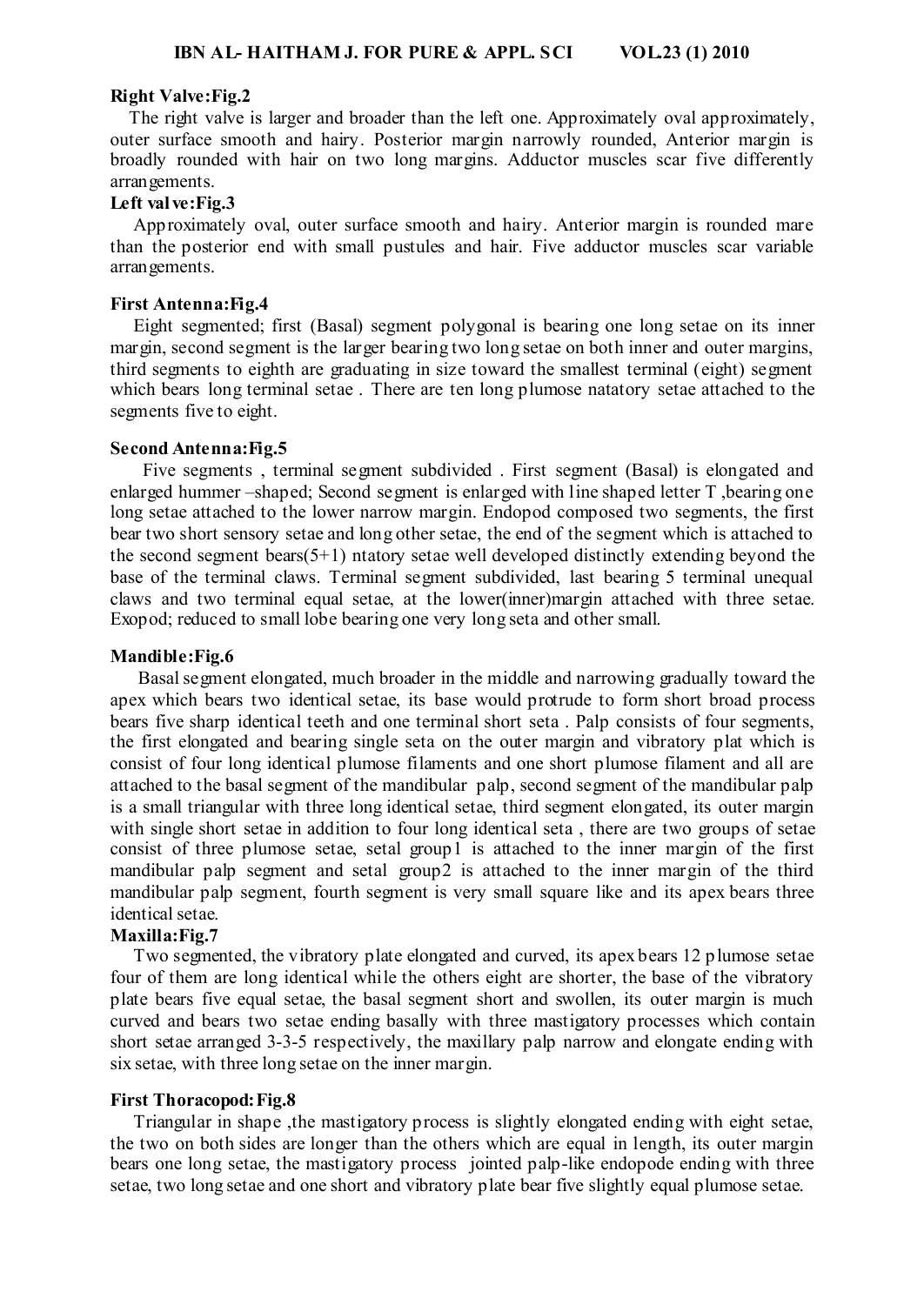#### **IBN AL- HAITHAM J. FOR PURE & APPL. SCI VOL.23 (1) 2010**

#### **Second Thoracopod: Fig.9**

 Five segmented , basal segment approximately square ,second segment bears in apex a single long seta and the inner margin contains few irregularly distributed small hairs, third and fourth segments bear a single long setae ,fifth segment is the smallest one triangular in shape and bears a well developed apical claw and two short setae on its sides.

#### **Third Thoracopod:Fig.10**

 Three segmented. basal segment elongated and narrow forming right angle with the other two segments, there are two reversed long setae at the junction between the basal(first) and second segments, the inner margin of the basal segment bears single plumose seta . Second segment is slightly winding its apex which bears long single seta, third segment more winding its apex which bears long lateral seta and other small swollen one .

#### **Uropod:Fig.11**

 Consists of T-shaped apical rod representing the apical half of the whole uropod . The other basal half appears as an elongated plate much narrow in the middle , its free end bears four unidentical claws.

#### **Comparision notes :**

 The new species is closely related to the species *Hemicypris posterotruncata* Sars,1903 ,but differ by the following notes:

- 1-Posterior margin narrowly rounded.
- 2-Surface smooth and hairy .
- 3-Adductor muscle scars five differently arrangements.
- 4-Second antenna,A2-endopod terminal segment is subdivided

## **Materials Examined**

- \*1 Female Holotype
- \*1 Female Allotype
- \*4 Females Paratype
- \*Karbala'a \_Iraq

Coll ,May.2004.(Leg.Hanan Zwair)

#### **Acknowledgments**

 I would like to introduce my appreciation to Dr. Wajeeh Al- Jumaily / University of Markab / Libya and Dr. Richard M. forester University of Denver United States , for their favor in identification of species and to certify the new species .

## **References**

- 1-Bowman,T. E.& Abele, LG.(1982).Classification of the recent crustacean In the biology of crustacea,Vol.1.Ed.D.E.Bliss,Academic Press London.
- 2- Bate, R. H. (1970) . Anew species of *Hemicypris*(Ostracoda) from ancient Beach Sediments of Lake Rudolf ,Kenya .palaeontology ,13 (2): 289-296.
- 3- Bronshtein, Z. S. (1947). Fresh water Ostracoda. Translat by Indira Nayar, Oxonian Press Pvt. Ltd., New Delhi: 470pp.
- 4-Delorme, L. D. and Zoltai, S. C. (1984). Distribution of an arctic Ostracoda fauna in space and time, Quaternary Research ,21(1):65-73.
- 5-Edmondson, W. T. (1959). Freshwater Biology.2nd. ed John Wiley&Sons, Inc. Newyork: 124 pp.
- 6-Forester , R . M . (1991) . Ostracode assemblages from in The western United States ;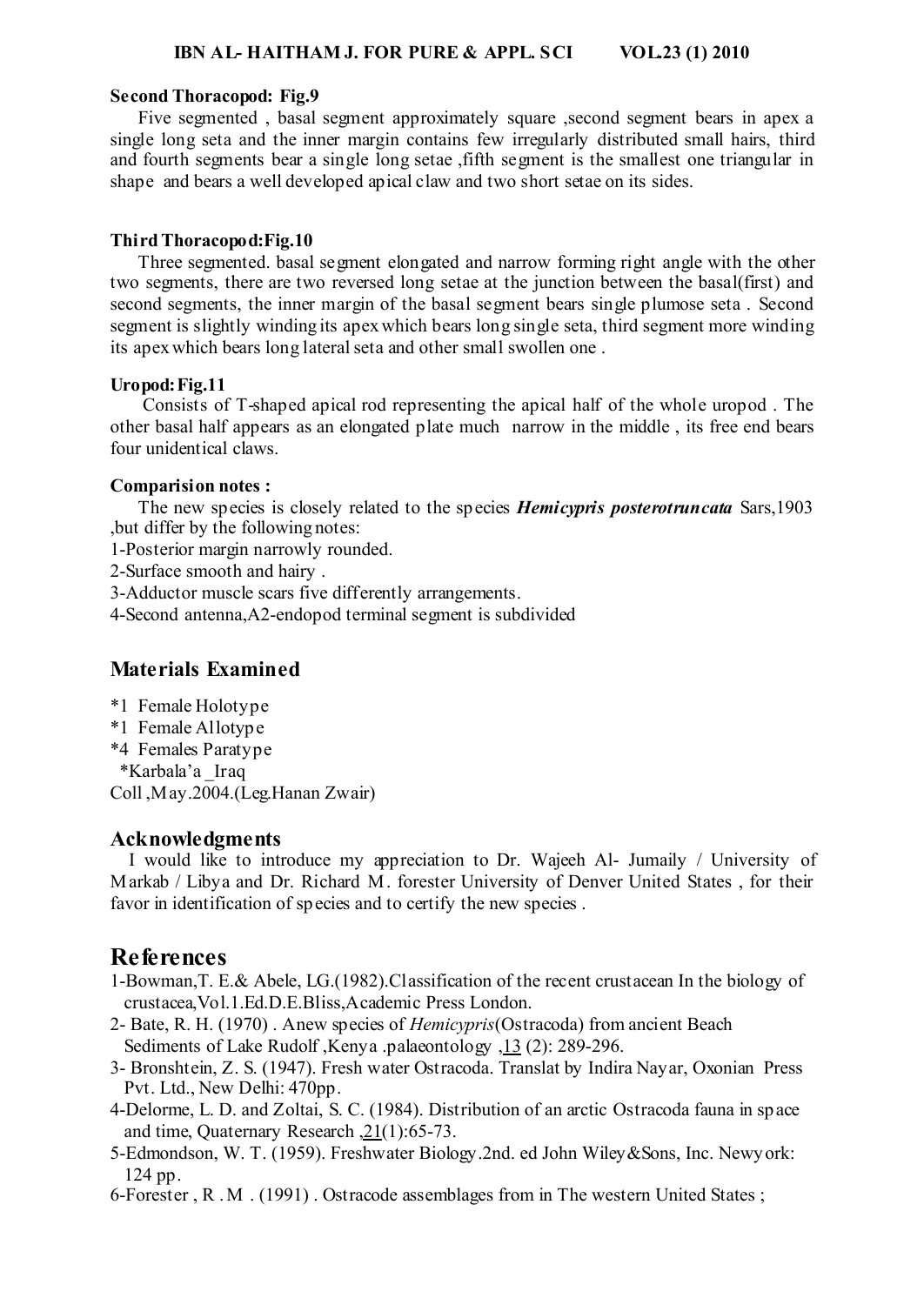#### **IBN AL- HAITHAM J. FOR PURE & APPL. SCI VOL.23 (1) 2010**

Implications for paleohydrology . Mem . ent . soc . can , 155 : 181 - 201.

7-Forester, R . M . (1986) . Determination of the dissolved anion composition of anceint lakes from fossil Ostracodes . Geology .14 :746 - 798 .

8-Forester , R . M . (1983) . Relationship of two Lacustrine Ostracode species to solute composition  $\&$  salinity : Implications for paleohydrochemistry, Geology, 11:435 438.

9-Henderson, P. A. (2002). Freshwater Ostracodes. Pisces Conser- vation Ltd: 258pp.

10-Meisch, C. (2000), Freshwater Ostracoda of Western & Central Europe. Spektrum Akademisher Verlog GmbH. Heidelberg, Berlin:

513pp.

11-Pennak, R. W. (1978). Fresh Water invertebrates of the United States. 2nd. ed. John Wiley & Sons, Inc. 2nd.ed.,803pp.

12-Victor, R. (2004). Crustacea: Ostracoda. In: yule, C. M & sen, Y.H. (Eds). Fresh water Invertebrates of the Malaysian Region. Academy of sciences M alaysion: 225 – 252.

| Sympols                         | English Tem                  |
|---------------------------------|------------------------------|
| $\overline{A1}$                 | 1 <sup>st</sup> Antenna      |
| A2                              | $2^{nd}$ Antenna             |
| AM                              | Anterior Margin              |
| AMS                             | <b>Addactor Muscle Scars</b> |
| AC                              | Apical Claw                  |
| $\mathbf{A}\mathbf{S}$          | Anterior Setae               |
| $\mathbf{B}\mathbf{S}$          | <b>Basel Segment</b>         |
| Ca                              | Carapace                     |
| Cl                              | Claws                        |
| $\rm{DE}$                       | Distal End                   |
| $DM$                            | Dorsal Margin                |
| ${\bf E}$                       | Eye                          |
| EXP                             | Exopod                       |
| <b>ENP</b>                      | Endopod                      |
| ${\rm FI}$                      | Filaments                    |
| $\, {\rm H}$                    | Hairs                        |
| $\mathbf L$                     | Loop                         |
| $\mathop{\rm LV}$               | Left Valve                   |
| $\operatorname{\mathsf{Md}}$    | Mandible                     |
| ${\sf MP}$                      | Masticatory Process          |
| $\ensuremath{\text{MX}}\xspace$ | Maxilla                      |

**Table I**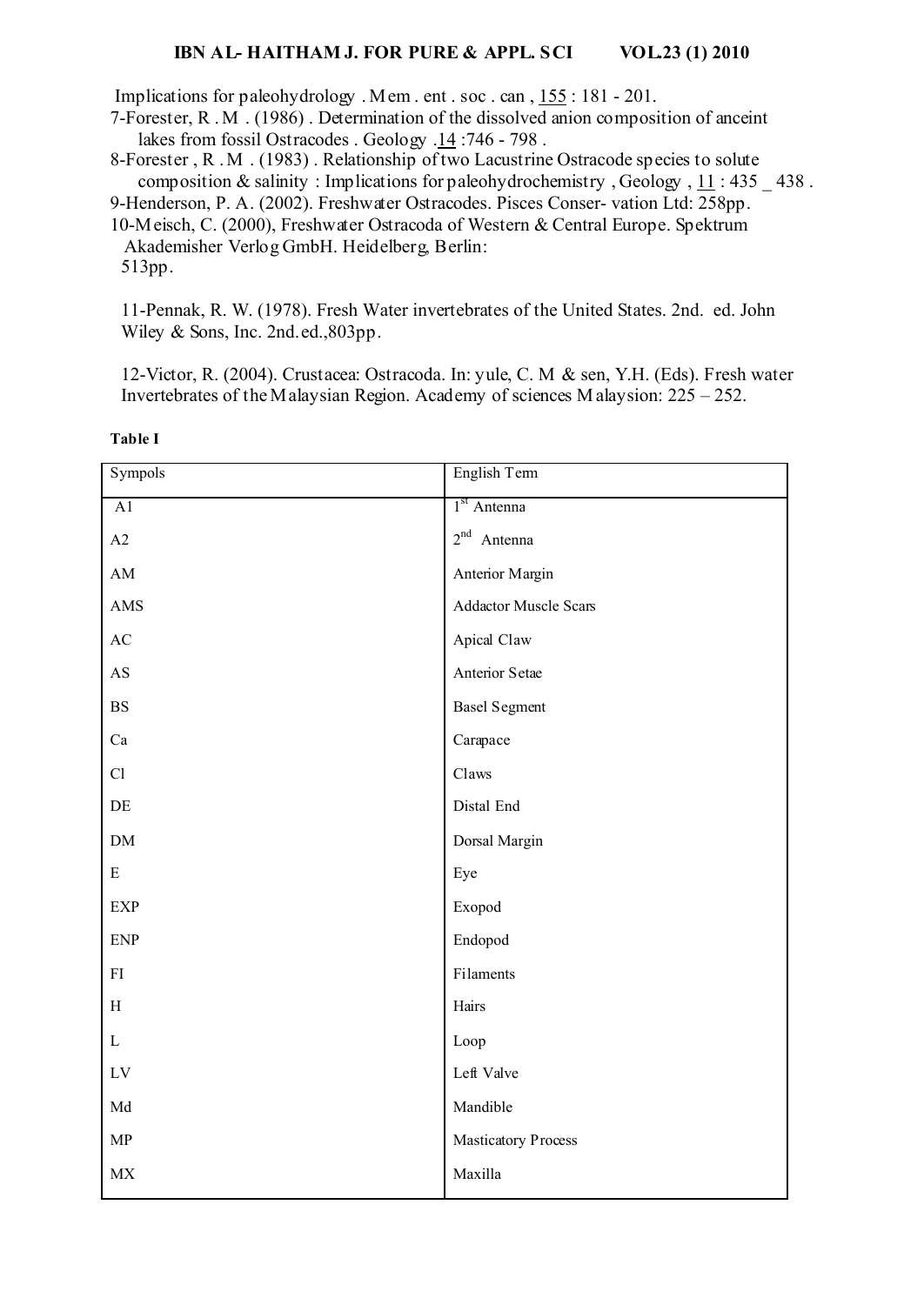| Natatory Setae      |
|---------------------|
|                     |
|                     |
| Posterior Margin    |
| Posterior Setae     |
| Pustuls             |
| Right Valve         |
| Setal Group 1       |
| Setal Group 2       |
|                     |
| Sensory Setae       |
| 1st Thoracopod      |
| 2nd Thoracopod      |
| 3rd Thoracopod      |
|                     |
| Terminal Segment    |
| Uropodal Attachment |
| Uropod              |
| Uropodal Ramuse     |
| Vibratoru Plate     |
| Ventral Margin      |
|                     |
|                     |



0.1mm

 **Fig.(1): Surface view of carapace(Female)**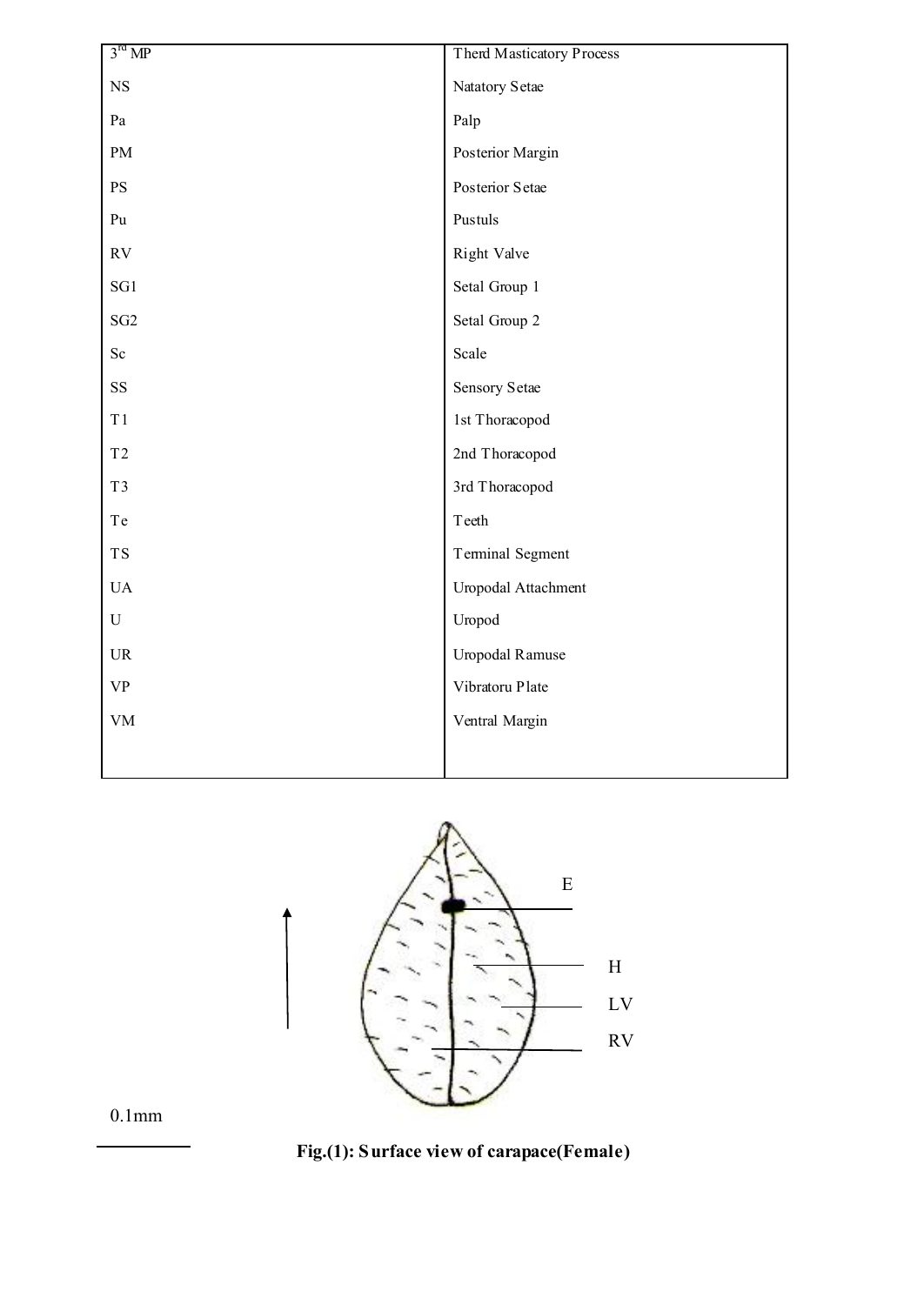

**Fig.(2): Lateral view of Right valve(Female)** 



 **Fig.(3): Lateral view of left valve(Female)** 

**Species:** *Hemicypris irakensis* **sp.nov**



 **Fig.(4): First Antenna**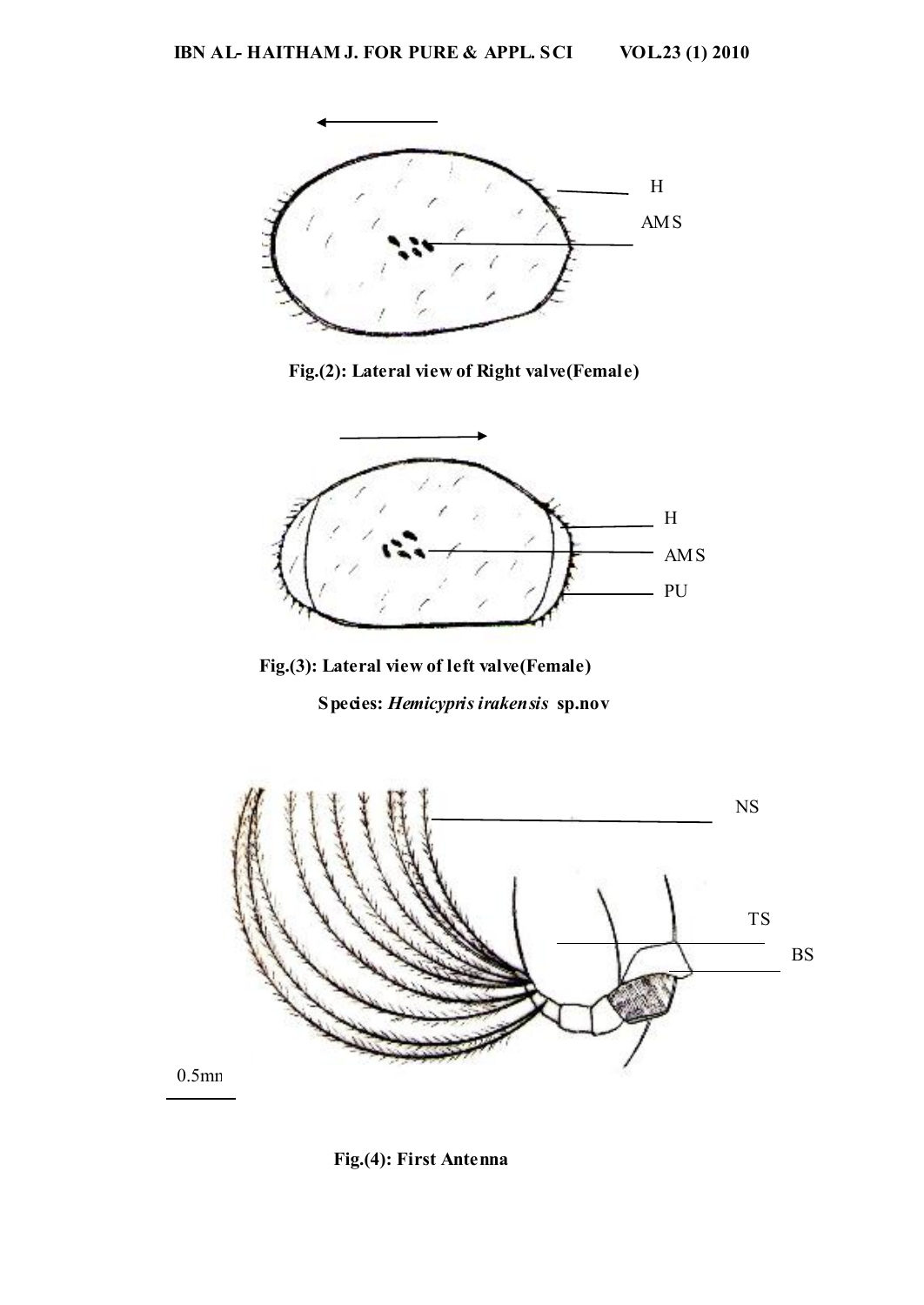



0.5mm

 **Fig.(6): Mandible**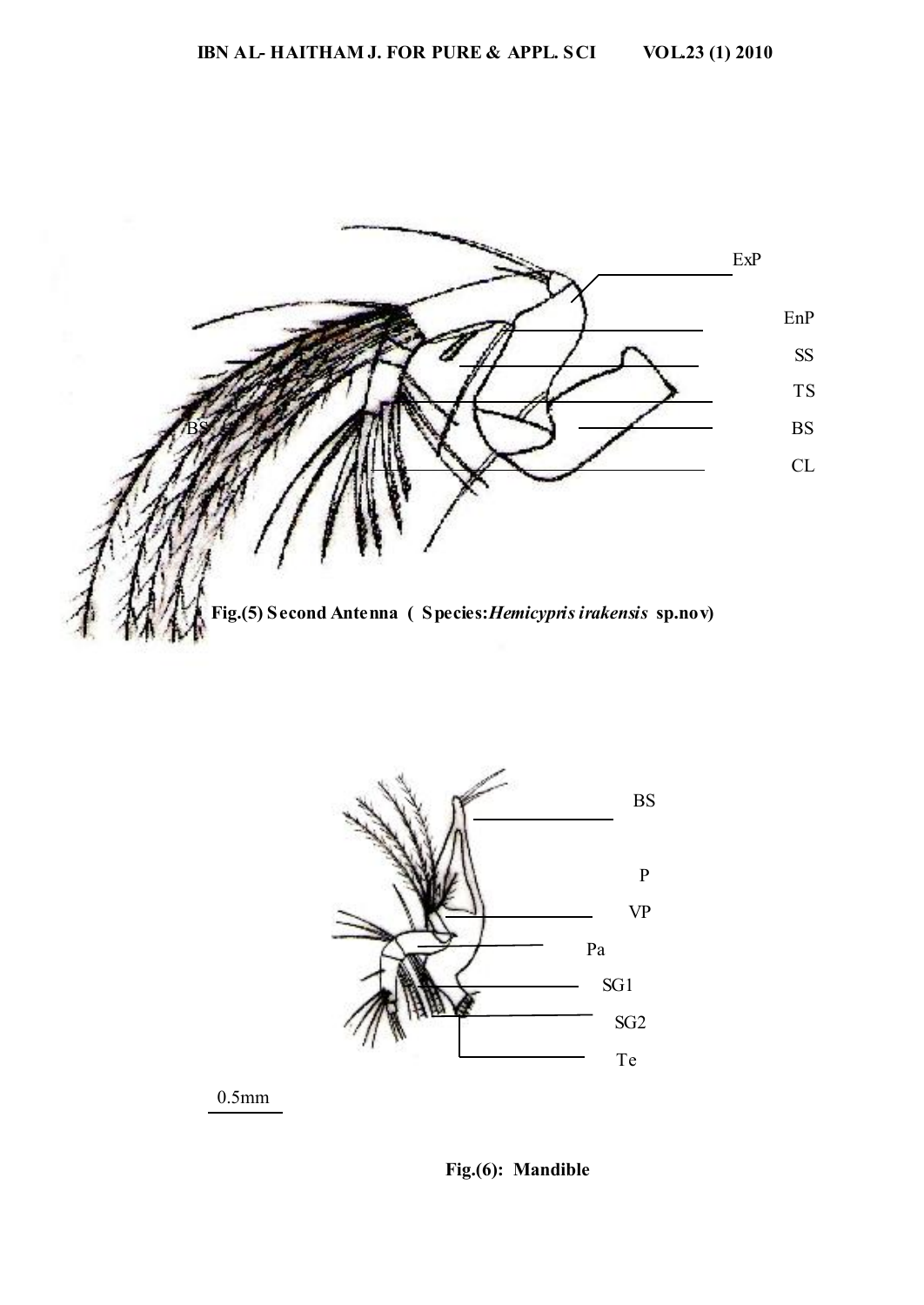

**Fig.(7): Maxilla** 





Fig.(10): Third Thoracopod Fig.(11): Uropod

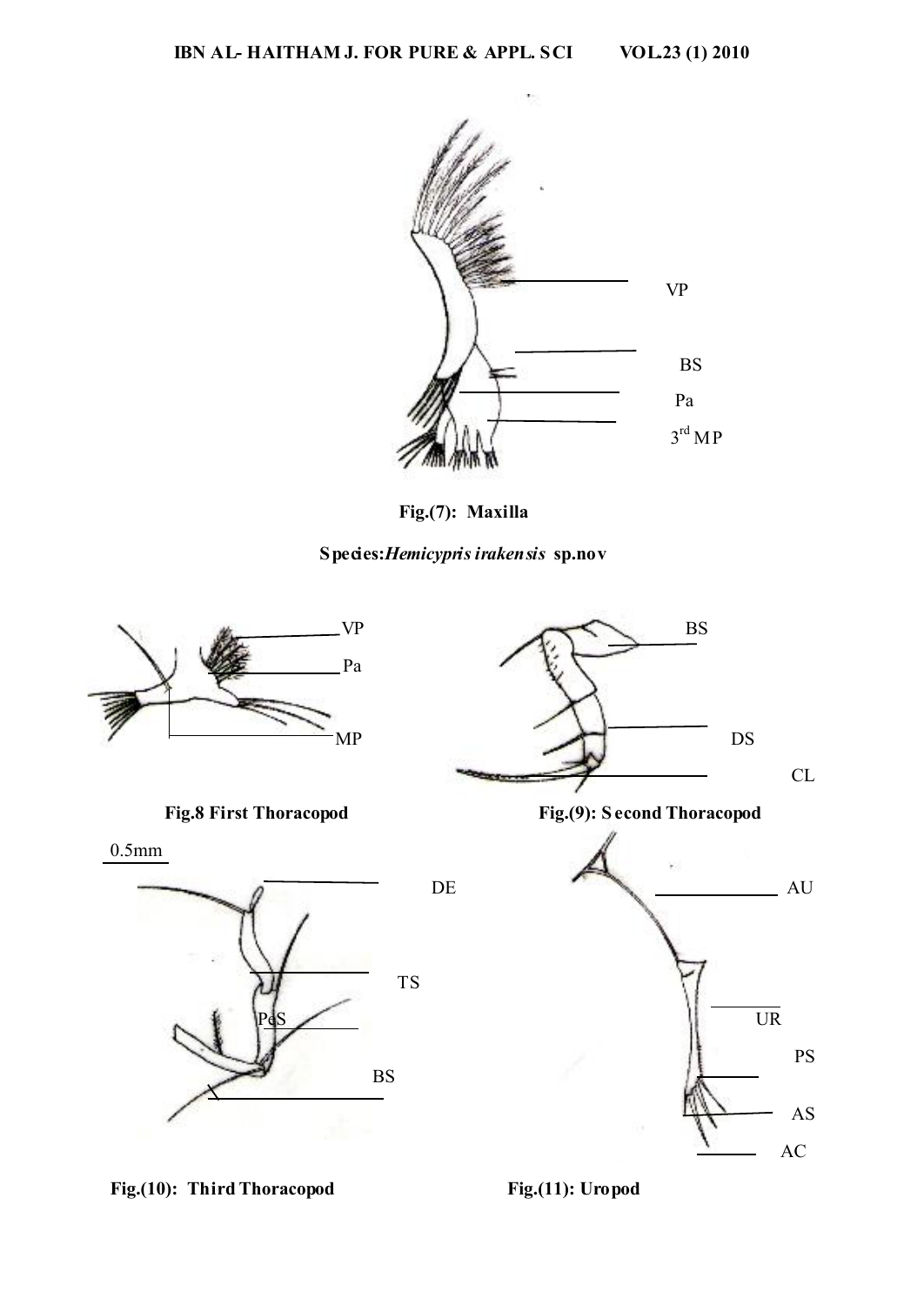Species: *Hemicypris irakensis* sp.nov